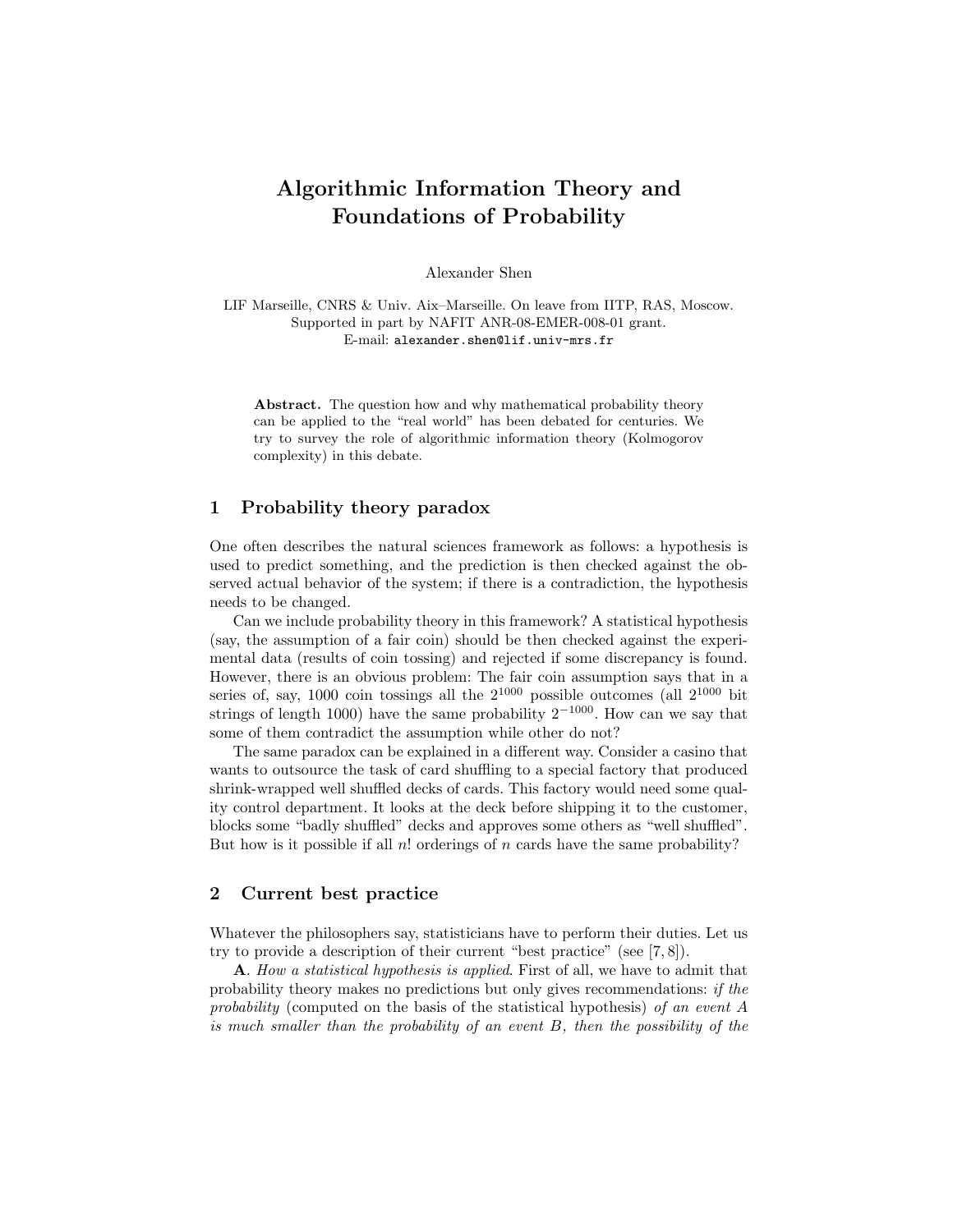event B must be taken into consideration to a greater extent than the possibility of the event A (assuming the consequences are equally grave). For example, if the probability of  $A$  is smaller than the probability of being killed on the street by a meteorite, we usually ignore A completely (since we have to ignore event B anyway in our everyday life).

Borel [2] describes this principle as follows: ". . . Fewer than a million people live in Paris. Newspapers daily inform us about the strange events or accidents that happen to some of them. Our life would be impossible if we were afraid of all adventures we read about. So one can say that from a practical viewpoint we can ignore events with probability less that one millionth... Often trying to avoid something bad we are confronted with even worse. . . To avoid this we must know well the probabilities of different events" (Russian ed., pp. 159–160).

**B.** How a statistical hypothesis is tested. Here we cannot say naïvely that if we observe some event that has negligible probability according to our hypothesis, we reject this hypothesis. Indeed, this would mean that any 1000-bit sequence of the outcomes would make the fair coin assumption rejected (since this specific seqeunce has negligible probability  $2^{-1000}$ ).

Here algorithmic information theory comes into play: We reject the hypothesis if we observe a simple event that has negligible probability according to this hypothesis. For example, if coin tossing produces thousand tails, this event is simple and has negligible probability, so we don't believe the coin is fair. Both conditions ("simple" and "negligible probability") are important: the event "the first bit is a tail" is simple but has probability  $1/2$ , so it does not discredit the coin. On the other hand, every sequence of outcomes has negligible probability  $2^{-1000}$ , but if it is not simple, its appearance does not discredits the fair coin assumption.

Often both parts of this scheme are united into a statement "events with small probabilities do not happen". For example, Borel writes: "One must not be afraid to use the word "certainty" to designate a probability that is sufficiently close to 1" ([3], Russian translation, p. 7). Sometimes this statement is called "Cournot principle". But we prefer to distinguish between these two stages, because for the hypothesis testing the existence of a simple description of an event with negligible probability is important, and for application of the hypothesis it seems unimportant. (We can expect, however, that events interesting to us have simple descriptions because of their interest.)

### 3 Simple events and events specified in advance

Unfortunately, this scheme remains not very precise: the Kolmogorov complexity of an object x (defined as the minimal length of the program that produces x) depends on the choice of programming language; we need also to fix some way to describe the events in question. Both choices lead only to an  $O(1)$  change asymptotically; however, strictly speaking, due to this uncertainty we cannot say that one event has smaller complexity than the other one. (The word "negligible"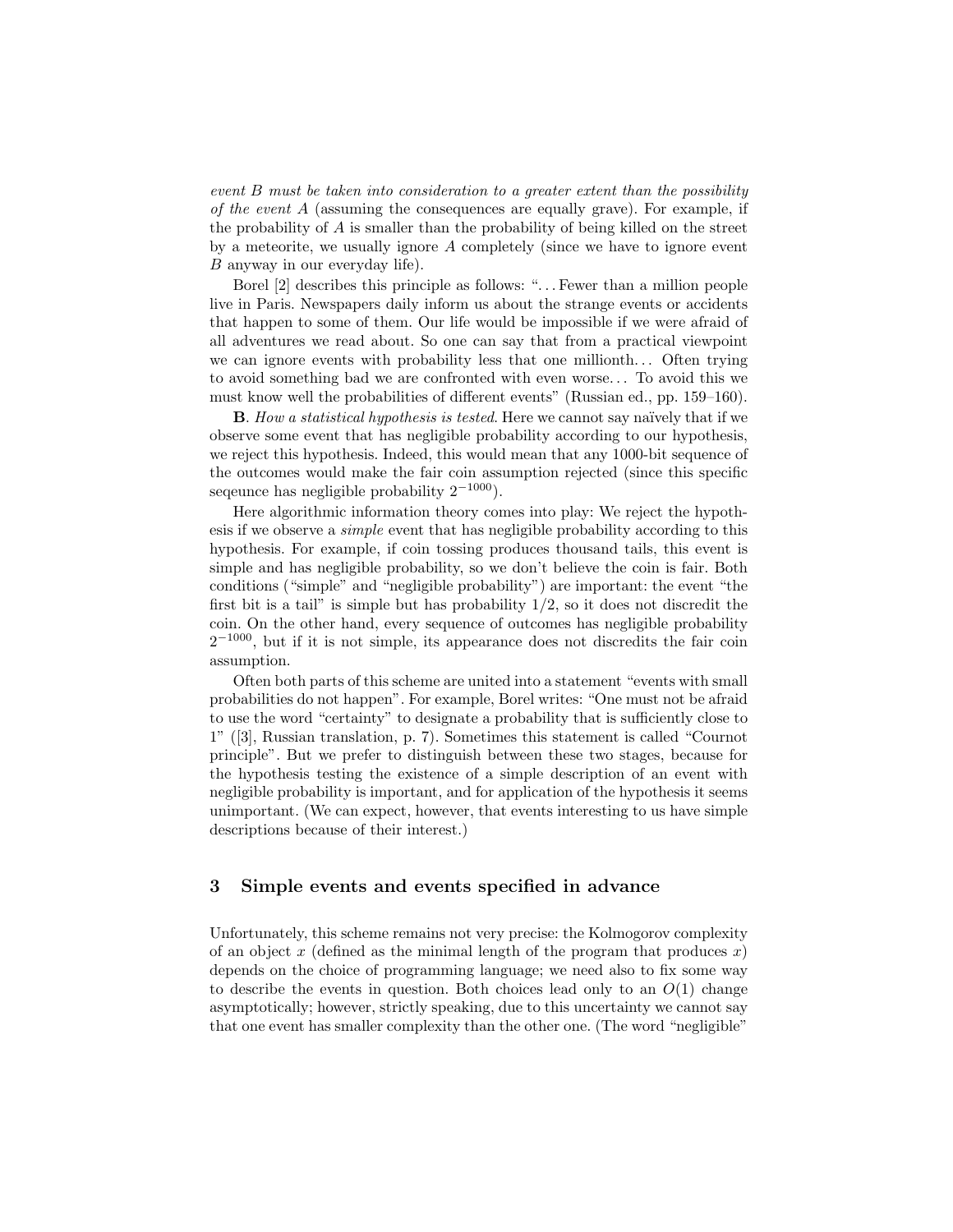is also not very precise.) On the other hand, the scheme described, while very vague, seems to be the best approximation to the current practice.

One of the possible ways to eliminate complexity in this picture is to say that a hypothesis is discredited if we observe a very unprobable event that was specified in advance (before the experiment). Here we come to the following question. Imagine that you make some experiment and get a sequence of thousand bits that looks random at first. Then somebody comes and says "Look, if we consider every third bit in this sequence, the zeros and ones alternate". Will you still believe in the fair coin hypothesis? Probably not, even if you haven't thought about this event before looking at the sequence: the event is so simple that one could think about it. In fact, one may consider the union of all simple events that have small probability, and it still has small probability (if the bound for the complexity of a simple event is small compared to the number of coin tossing involved, which is a reasonable condition anyway). And this union can be considered as specified before the experiment (e.g., in this paper).

On the other hand, if the sequence repeats some other sequence observed earlier, we probably won't believe it is obtained by coin tossing even if this earlier sequence had high complexity. One may explain this opinion saying the the entire sequence of observations is simple since it contains repetitions; however, the first observation may be not covered by any probabilistic assumption. This could be taked into account by considering the conditional complexity of the event (with respect to all information available before the experiment).

The conclusion: we may remove one problematic requirement (being "simple" in a not well specified sense) and replace it by another problematic one (being specified before the observation).

## 4 Frequency approach

The most natural and common explanation of the notion of probability says that probability is the limit value of frequencies observed when the number of repetitions tends to infinity. (This approach was advocated as the only possible basis for probability theory by Richard von Mises.)

However, we cannot observe infinite sequences, so the actual application of this definition should somehow deal with finite number of repetitions. And for finite number of repetitions our claim is not so strong: we do not guarantee that frequency of tails for a fair coin is exactly  $1/2$ ; we say only that it is highly improbable that it deviates significantly from  $1/2$ . Since the words "highly improbably" need to be interpreted, this leads to some kind of logical circle that makes the frequency approach much less convincing; to get out of this logical circle we need some version of Cournot principle.

Technically, the frequency approach can be related to the principles explained above. Indeed, the event "the number of tails in a 1 000 000 coin tossings deviates from 500 000 more than by 100 000" has a simple description and very small probability, so we reject the fair coin assumption if such an event happens (and ignore the dangers related to this event if we accept the fair coin assumption). In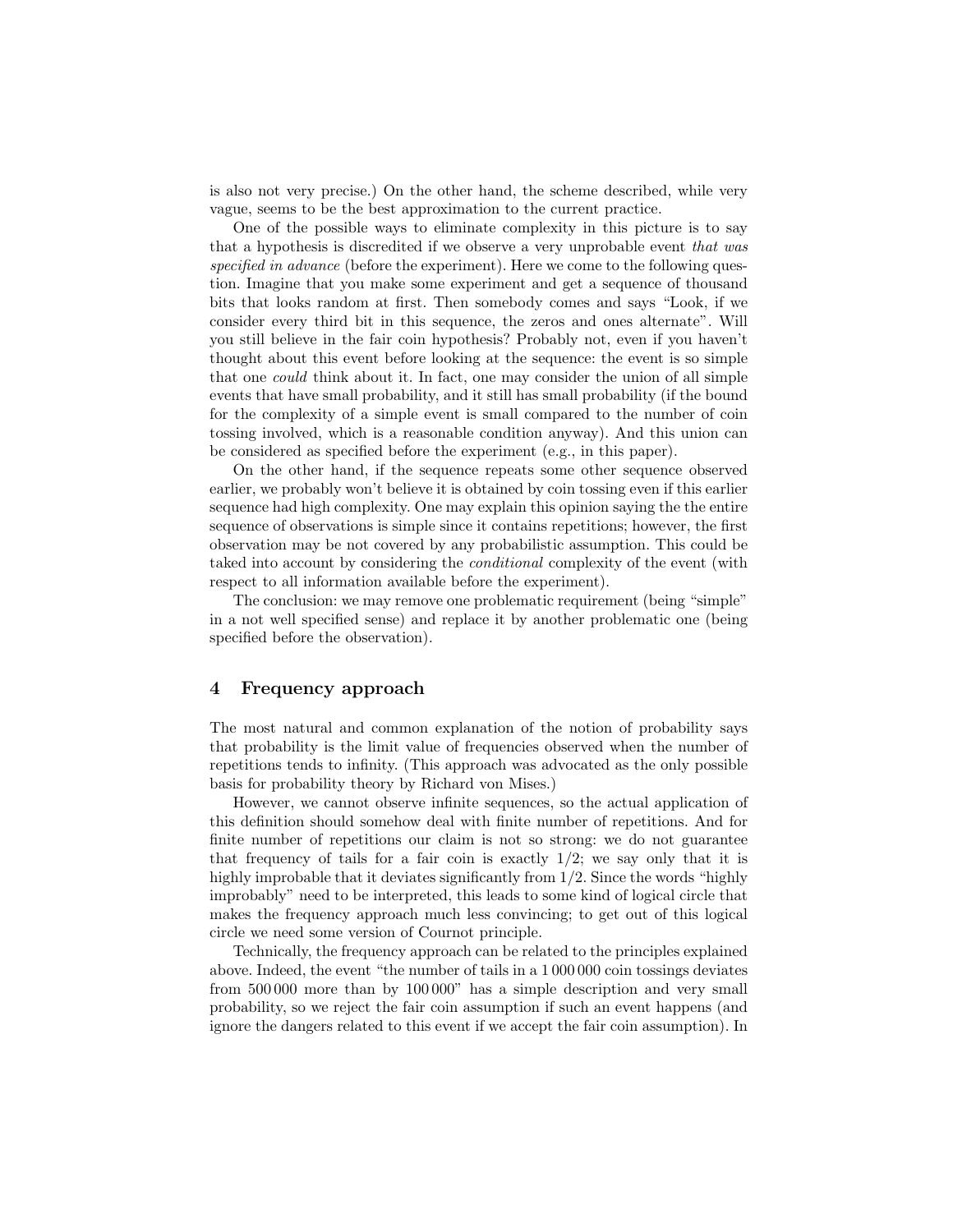this way the belief that frequency should be close to probability (if the statistical hypothesis is chosen correctly) can be treated as the consequence of the principles explained above.

## 5 Dynamical and statistical laws

We have described how the probability theory is usually applied. But the fundamental question remains: well, probability theory describes (to some extent) the behavior of a symmetric coin or dice and turns out to be practically useful in many cases. But is it a new law of nature or some consequence of the known dynamical laws of classical mechanics? Can we somehow "prove" that a symmetric dice indeed has the same probabilities for all faces (if the starting point is high enough and initial linear and rotation speeds are high enough)?

Since it is not clear what kind of "proof" we would like to have, let us put the question in a more practical way. Assume that we have a dice that is not symmetric and we know exactly the position of its center of gravity. Can we use the laws of mechanics to find the probabilities of different outcomes?

It seems that this is possible, at least in principle. The laws of mecahnics determine the behavior of a dice (and therefore the outcome) if we know the initial point in the phase space (initial position and velocity) precisely. The phase space, therefore, is splitted into six parts that correspond to six outcomes. In this sense there is no uncertainty or probabilities up to now. But these six parts are well mixed since very small modifications affect the result, so if we consider a small (but not very small) part of the phase space around the initial conditions and any probability distribution on this part whose density does not change drastically, the measures of the six parts will follow the same proportion.

The last sentence can be transformed into a rigorous mathematical statement if we introduce specific assumptions about the size of the starting region in the phase space and variations of the density of the probability distribution on it. It then can be proved. Probably it is a rather difficult mathematical problem not solved yet, but at least theoretically the laws of mechanics allow us to compute the probabilities of different outcomes for a non-symmetic dice.

# 6 Are "real" sequences complex?

The argument in the preceding section would not convince a philosophically minded person. Well, we can (in principle) compute some numbers that can be interpreted as probabilities of the outcomes for a dice, and we do not need to fix the distribution on the initial conditions, it is enough to assume that this distribution is smooth enough. But still we speak about probability distributions that are somehow externally imposed in addition to dynamical laws.

Essentially the same question can be reformulated as follows. Make  $10^6$  coin tosses and try to compress the resulting sequence of zeros and ones by a standard compression program, say, gzip. (Technically, you need first to convert bit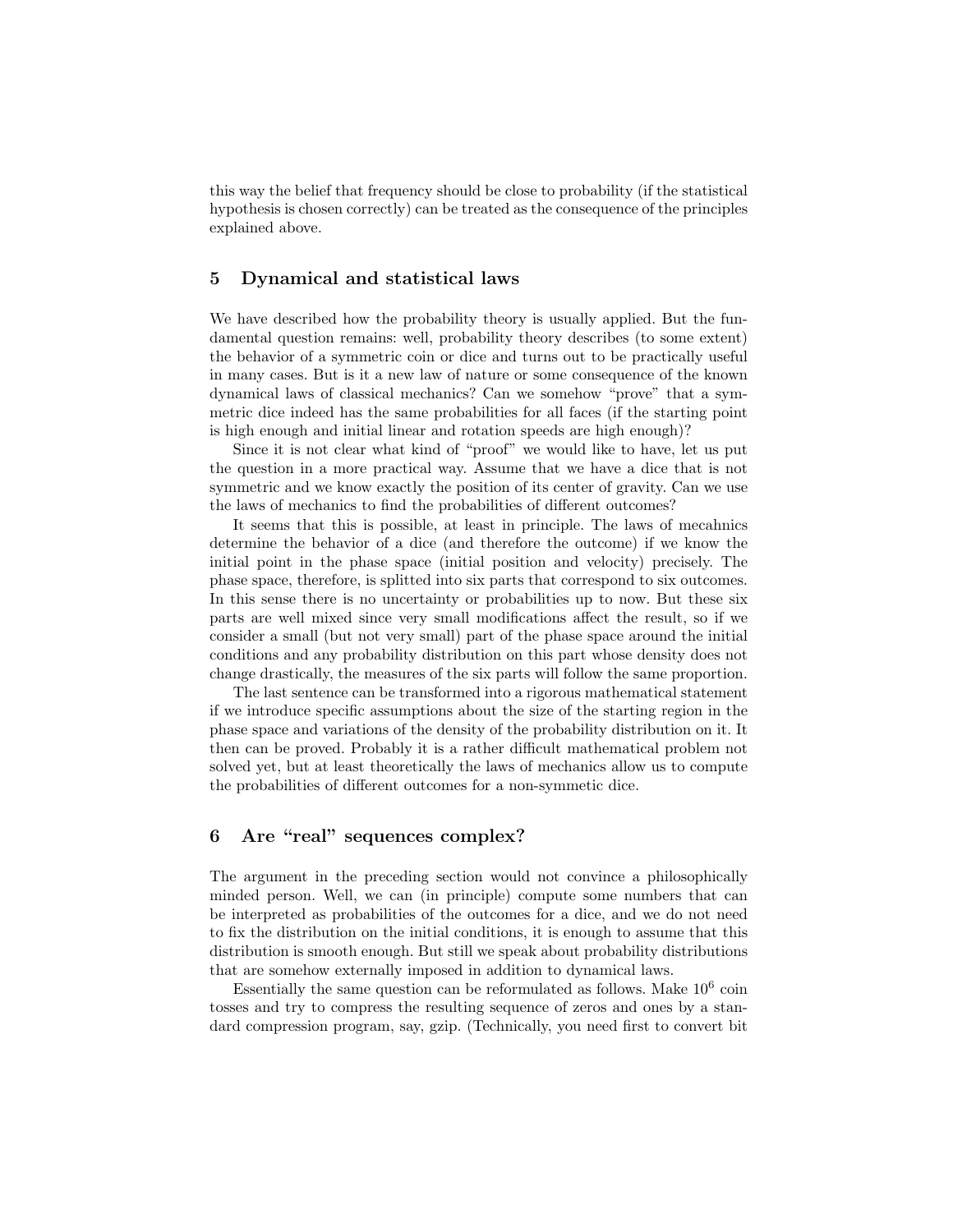sequence into a byte sequence.) Repeat this experiment (coin tossing plus gzipping) as many times as you want, and this will never give you more that 1% compression. (Such a compression is possible for less than  $2^{-10000}$ -fraction of all sequences.) This statement deserves to be called a law of nature: it can be checked experimentally in the same way as other laws are. So the question is: does this law of nature follows from dynamical laws we know?

To see where the problem is, it is convenient to simplify the situation. Imagine for a while that we have discrete time, phase space is  $[0,1)$  and the dynamical law is

$$
x \mapsto T(x) =
$$
 if  $2x < 1$  then  $2x$  else  $2x - 1$ .

So we get a sequence of states  $x_0, x_1 = T(x_0), x_2 = T(x_1), \ldots$ ; at each step we observe where the current state is — writing 0 if  $x_n$  is in [0, 1/2) and 1 if  $x_n$  is in  $[1/2, 1)$ .

This transformation  $T$  has the mixing property we spoke about; however, looking at it more closely, we see that a sequence of bits obtained is just the binary representation of the initial condition. So our process just reveals the initial condition bit by bit, and any statement about the resulting bit sequence (e.g., its incompressibility) is just a statement about the initial condition.

So what? Do we need to add to the dynamical laws just one more methaphysical law saying that world was created at the random (=incompressible) state? Indeed, algorithmic transformations (including dynamical laws) cannot increase significantly the Kolmogorov complexity of the state, so if objects of high complexity exist in the (otherwise deterministic, as we assume for now) real world now, they should be there at the very beginning. (Note that it is difficult to explain the randomness observed saying that we just observe the world at random time or in a random place: the number of bits needed to encode the time and place in the world is not enough to explain an incompressible string of length, say  $10^6$ , if we use currently popular estimates for the size and age of the world: the logarithms of the ratios of the maximal and minimal lengths (or time intervals) that exist in nature are negligible compared to  $10<sup>6</sup>$  and therefore the position in space-time cannot determine a string of this complexity.

Should we conclude then that instead of playing the dice (as Einstein could put it), God provided concentrated randomness while creating the world?

## 7 Randomness as ignorance: Blum – Micali – Yao

This discussion becomes too philosophical to continue it seriously. However, there is an important mathematical result that could influence the opinion of the philosophers discussing the notions of probability and randomness. (Unfortunately, knowledge does not penetrate too fast, and I haven't yet seen this argument in traditional debates about the meaning of probability.)

This result is the existence of pseudorandom number generators (as defined by Yao, Blum and Micali; they are standard tools in computational cryptography, see, e.g., Goldreich textbook [4]). The existence is proved modulo some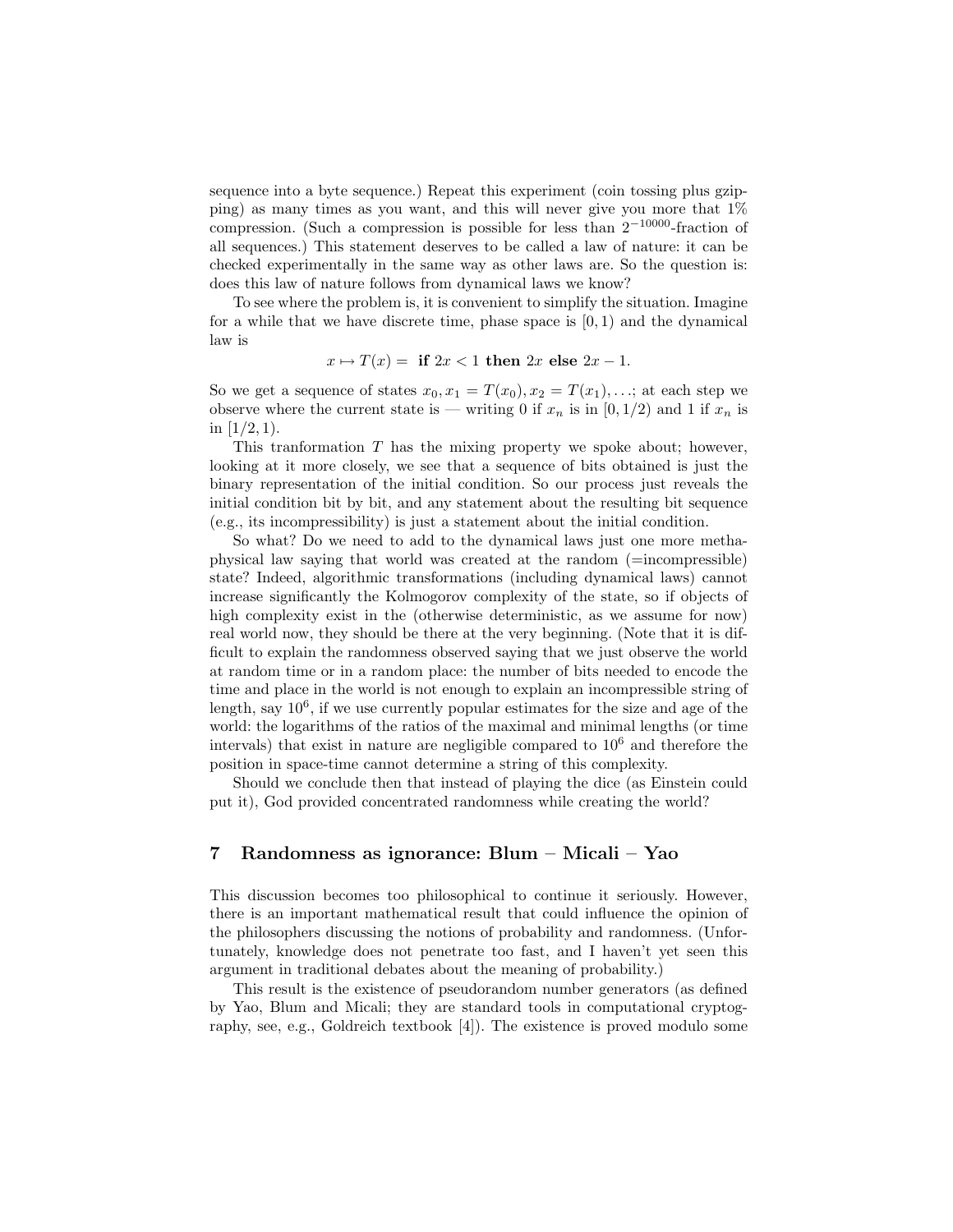complexity assumtions (the existence of one-way functions) that are widely believed though not proven yet.

Let us explain what a pseudorandom number generator (in Yao – Blum – Micali) sense is. Here we use rather vague terms and oversimplify the matter, but there is a rigorious mathematics behind. So imagine a simple and fast algorithmic procedure that gets a "seed", which is a binary string of moderate size, say, 1 000 bits, and produces a very long sequence of bits out of it, say, of length  $10^{10}$ . By necessity the output string has small complexity compared to its length (complexity is bounded by the seed size plus the length of the processing program, which we assume to be rather short). However, it may happen that the output sequences will be "indistinguishable" from truly random sequences of length  $10^{10}$ , and in this case the transformation procedure is called pseudorandom number generator.

It sounds as a contradiction: as we have said, output sequences have small Kolmogorov complexity, and this property distinguishes them from most of the sequences of length  $10^{10}$ . So how they can be indistinguishable? The explanation is that the difference becomes obvious only when we know the seed used for producing the sequence, but there is no way to find out this seed looking at the sequence itself. The formal statement is quite technical, but its idea is simple. Consider any simple test that looks at  $10^{10}$ -bit string and says 'yes' or 'no' (by whatever reason; any simple and fast program could be a test). Then consider two ratios: (1) the fraction of bit strings of length  $10^{10}$  that pass the test (among all bit strings of this length); (2) the fraction of seeds that lead to a  $10^{10}$ -bit string that passes the test (among all seeds). The pseudorandom number generator property guarantees that these two numbers are very close.

This implies that if some test rejects most of the pseudorandom strings (produced by the generator), then it would also reject most of the strings of the same length, so there is no way to find out whether somebody gives us random or pseudorandom strings.

In a more vague language, this example shows us that randomness may be in the eye of the beholder, i.e., the randomness of an observed sequence could be the consequence of our limited computational abilities which prevent us from discovering non-randomness. (However, if somebody shows us the seed, our eyes are immediately opened and we see that the sequence has very small complexity.)

In particular, trying gzip-compression on pseudorandom sequences, we rarely would find them compressible (since gzip-compressibility is a simple test that fails for most sequences of length  $10^{10}$ , it should also fail for most pseudorandom sequences).

So we should not exclude the possibility that the world is governed by simple dynamical laws and its initial state can be also described by several thousands of bits. In this case "true" randomness does not exist in the world, and every sequence of  $10^6$  coin tossing that happened or will happen in the foreseeable future produces a string that has Kolmogorov complexity much smaller than its length. However, a computationally limited observer (like ourselves) would never discover this fact.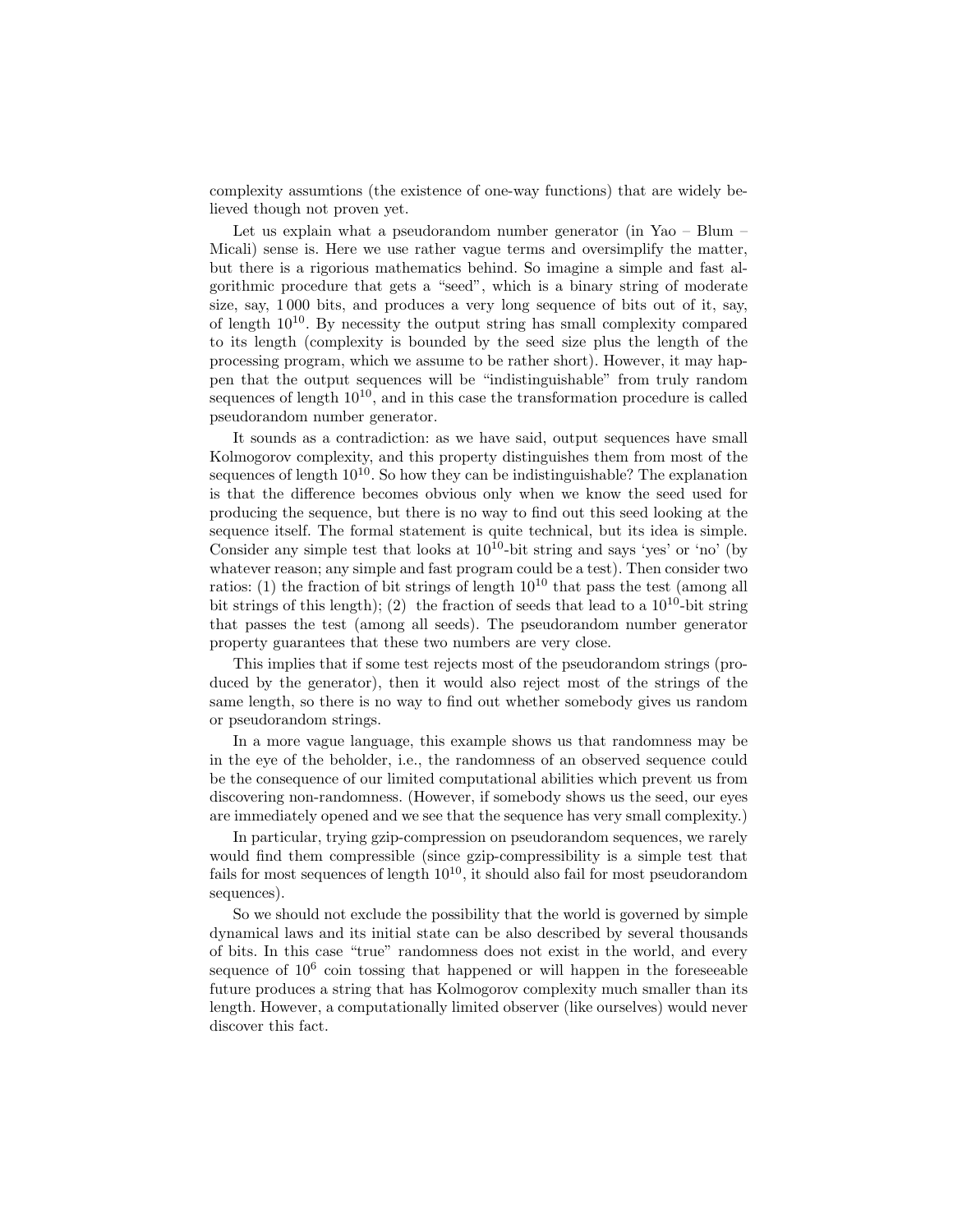## 8 Digression: thermodynamics

The connection between statistical and dynamical laws was discussed a lot in the context of thermodynamics while discussing the second law. However, one should be very careful with exact definition and statements. For example, it is often said that the Second Law of thermodynamics cannot be derived from dynamical laws because they are time-reversible while the second law is not. On the other hand, it is often said that the second law has many equivalent formulations, and one of them claims that the perpetual motion machine of the second kind is impossible, i.e., no device can operate on a cycle to receive heat from a single reservoir and produce a net amount of work.

However, as Nikita Markaryan explained (personal communication), in this formulation the second law of thermodynamics is a consequence of dynamic laws. Here is a sketch of this argument. Imagine a perpetual motion machine of a second kind exists. Assume this machine is attached to a long cylinder that contains warm gaz. Fluctuations of gaz pressure provide a heat exchange between gaz and machine. On the other side machine has rotating spindle and a rope to lift some weight (due to rotation).



When the machine works, the gaz temperature (energy) goes down and the weight goes up. This is not enough to call the machine a perpetual motion machine of the second kind (indeed, it can contain some amount of cold substance to cool the gaz and some spring to lift the weight). So we assume that the rotation angle (and height change) can be made arbitrarily large by increasing the amount of the gaz and the length of the cylinder. We also need to specify the initial conditions of the gaz; here the natural requirement is that the machine works (as described) for most initial conditions (according to the natural probability distribibution in the gaz phase space).

Why is such a machine impossible? The phase space of the entire system can be considered as a product of two components: the phase space of the machine itself and the phase space of the gaz. The components interact, and the total energy is constant. Since the machine itself has some fixed number of components, the dimension of its component (or the number of degrees of freedom in the machine) is negligible compared to the dimension of the gaz component (resp. the number of degrees of freedom in the gaz). The phase space of the gaz is splitted into layers corresponding to different level of energy; the higher the energy is, the more volume is used, and this dependence overweights the similar dependence for the machine since the gaz has much more degrees of freedom.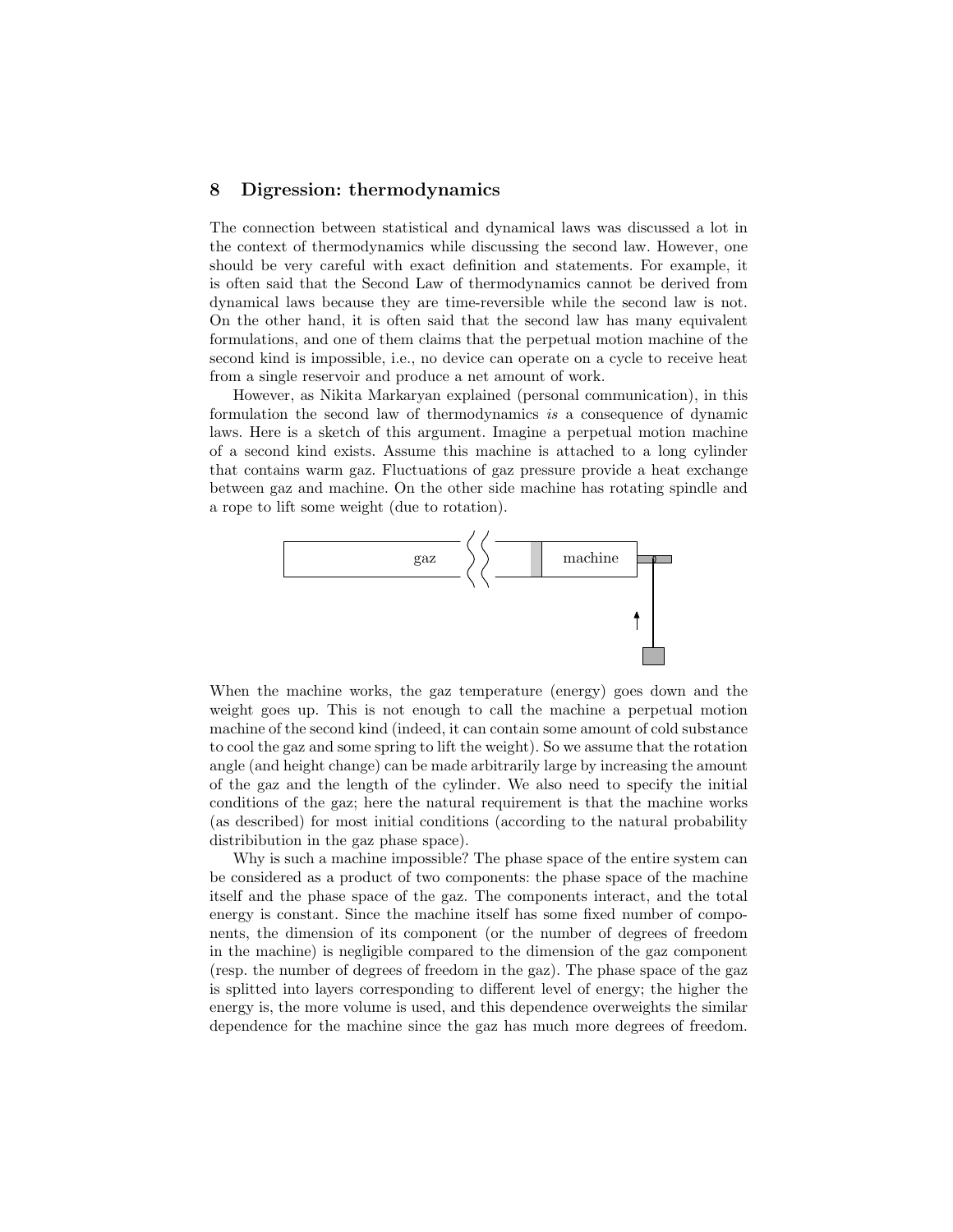Since the transformation of the phase space of the entire system is measurepreserving, it is impossible that a trajectory started from a large set with high probability ends in a small set: the probability of this event does not exceed the ratio of a measures of destination and source sets in the phase space.

This argument is quite informal and ignores many important points. For example, the measure on the phase space of the entire system is not exactly a product of measures on the gaz and machine coordinates; the source set of the trajectory can have small measure if the initial state of the machine is fixed with very high precision, etc. (The latter case does not contradicts the laws of thermodynamics: if the machine use a fixed amount of cooling substance of very low temperature, the amount of work produced can be very large.) But at least these informal arguments make plausible that dynamic laws make imposiible the perpetual motion machine of the second kind (if the latter is defined properly).

## 9 Digression: quantum mechanics

Another physics topic often discussed is quantum mechanics as a source of randomness. There were many philosophical debate around quantum mechanics; however, it seems that the relation between quantum mechanical models and observations resembles the situation with probability theory and statistical mechanics; in quantum mechanics the model assigns amplitudes (instead of probabilities) to different outcomes (or events). The amplitudes are complex numbers and "quantum Cournot principle" says that if the (absolute value) of the amplitude of event A is smaller than for event B, then the possibility of the event B must be taken into consideration to a greater extent than the possibility of the event  $A$  (assuming the consequences are equally grave). Again this implies that we can (practically) ignore events with very small amplitudes.

The interpretation of the square of amplitude as probability can be then derived is the same way as in the case of the frequency approach. If a system is made of N independent identical systems with two outcomes 0 and 1 and the outcome 1 has amplutude  $z$  in each system, then for the entire system the amplitude of the event "the number of 1's among the outcomes deviates significantly from  $N|z|^{2^m}$  is very small (it is just the classical law of large numbers in disguise).

One can then try to analyze measurement devices from the quantum mechanical viewpoint and to "prove" (using the same quantum Cournot principle) that the frequency of some outcome of measurement is close to the square of the length of the projection of the initial state to corresponding subspace outside some event of small amplitude, etc.

# 10 Acknowledgements

The material covered is not original: the topic was discussed for a long time in books and papers to numerous to mention, both the classics of the field (such as books and papers by Laplace, Borel, and Kolmogorov) and more expository